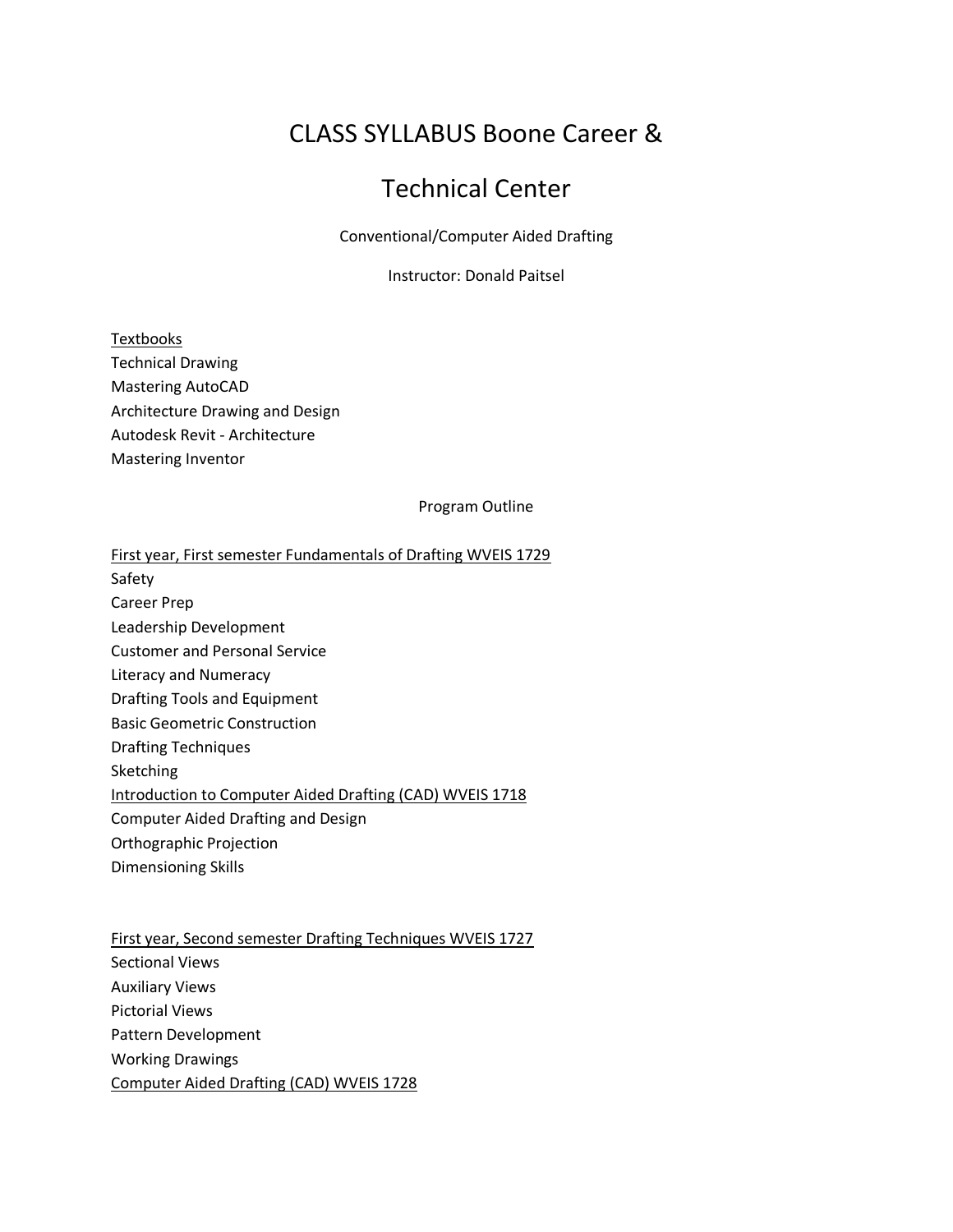Second year, First semester – Mechanical Drafting WVEIS 1725 Abbreviations, terms, identification Advanced Dimensioning Threads and Fasteners Gears and Cams Basic Welding – symbols, identification, terminology Basic Tolerancing – GD&T Working Drawings Basic Solid Modeling Piping Systems Drafting WVEIS 1722

Second year, Second Semester – Architectural Drafting WVEIS 1721 Civil Drafting WVEIS 1723 Site layouts – identification and terminology Architectural Styles, identification and terminology Estimations – specifications and calculations Definitions and building materials Building codes and governing bodies Architectural sketching Foundation plans – identification and terminology Floor Plans – room relationships Framing – identification and terminology Dimensioning and Annotation Schedules – window, doors, etc. Elevations and Section Layouts Residential Utilities

Note: This is a 1080 hour course. Students need to take the four required courses in order to be certified. Students must take the Fundamental and Techniques courses first, then they can choose to take the Mechanical or Architectural course in any order they wish. This usually depends on the concentration they choose to represent the school in the Skills USA competition. Students need to make this decision and let the counselor know when having their senior schedule done. Attendance and working well with others is crucial, see attached sheet for details. Students will be given several forms to be signed by parent/guardians and the student. Students will be given 100 points for their first grade of the year if they return all forms signed and dated. Please carefully look over all forms and feel free to call me if you have any questions about anything. Any time after 2:00pm is a good time to call. Thank you in advance for letting me play a role in the life of your child and I assure you they will be treated with care and respect.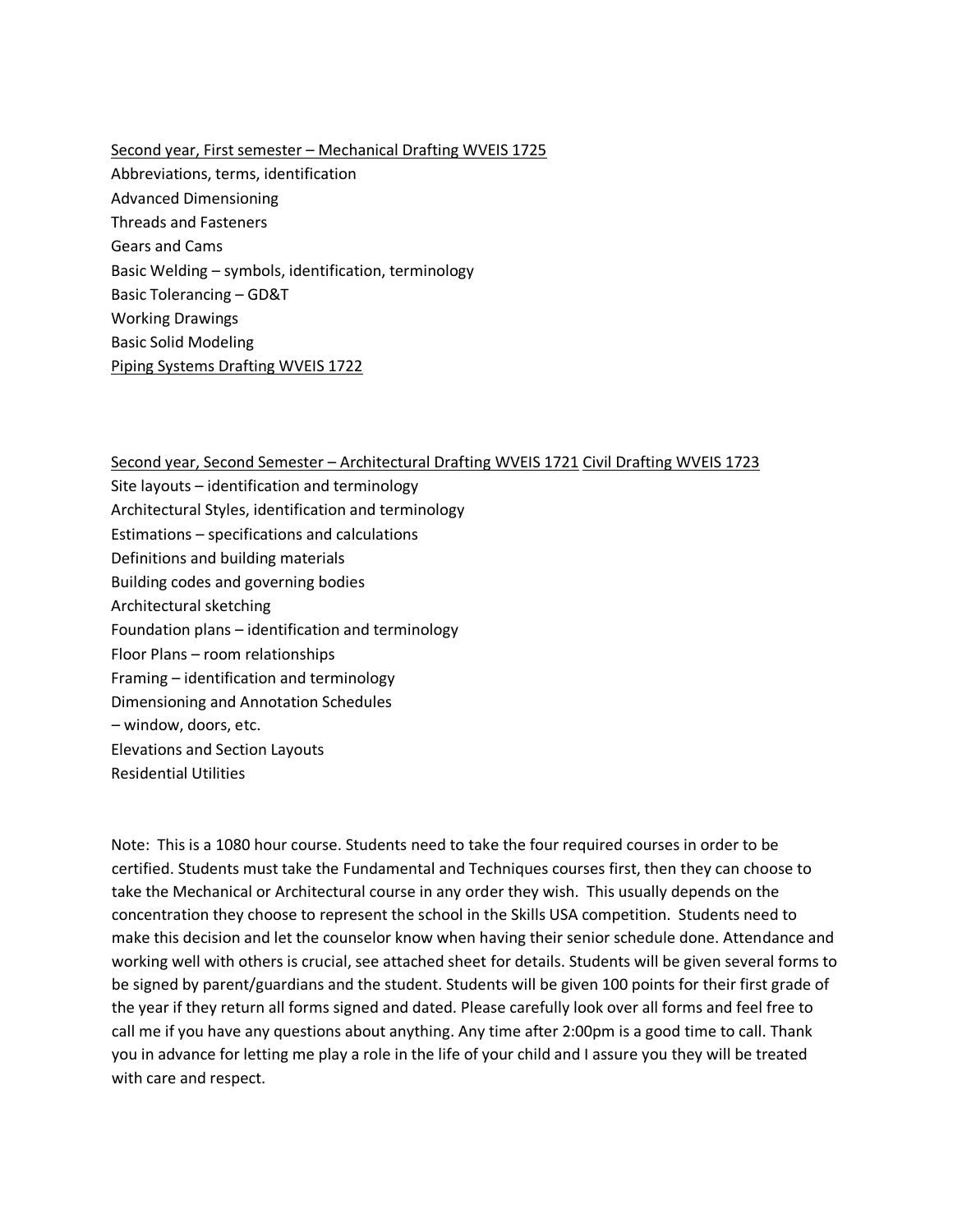Attendance: Boone Career Attendance Policy

Grading: Boone County Schools Grading Scale  $90-100 = A$  $89 - 80 = B$  $79 - 70 = C$  $69-60 = D$  $59-0 = F$ 

# Computer Aided Design and Drafting

Imagine Designing, drawing, and making products of the future. Bring your creativity, new ideas, and inventions to reality.

#### Computer Aided Design and Drafting

Computer Aided Design and Drafting graduates work in many different areas of engineering and manufacturing. In the CADD program at BCTC students design and manufacture prototypes for real world applications. In this class students learn 2D and 3D computer modeling. Using a team centered, problem solving approach students can develop the skills needed to be successful in today's work environment.

#### Work Skills

Are you a team player and a good communicator? Are you creative, but also possess technical aptitude? Are you detail oriented, able to multi-task? Do you work well with others? Can you see the big picture and remain flexible? Do you enjoy learning new technologies and applying creativity and logic to solve problems?

What does it take?

Has the ability to visualize what a 2-dimensional drawing will look like in 3-dimensions and vice versa. Good math ability, especially geometry.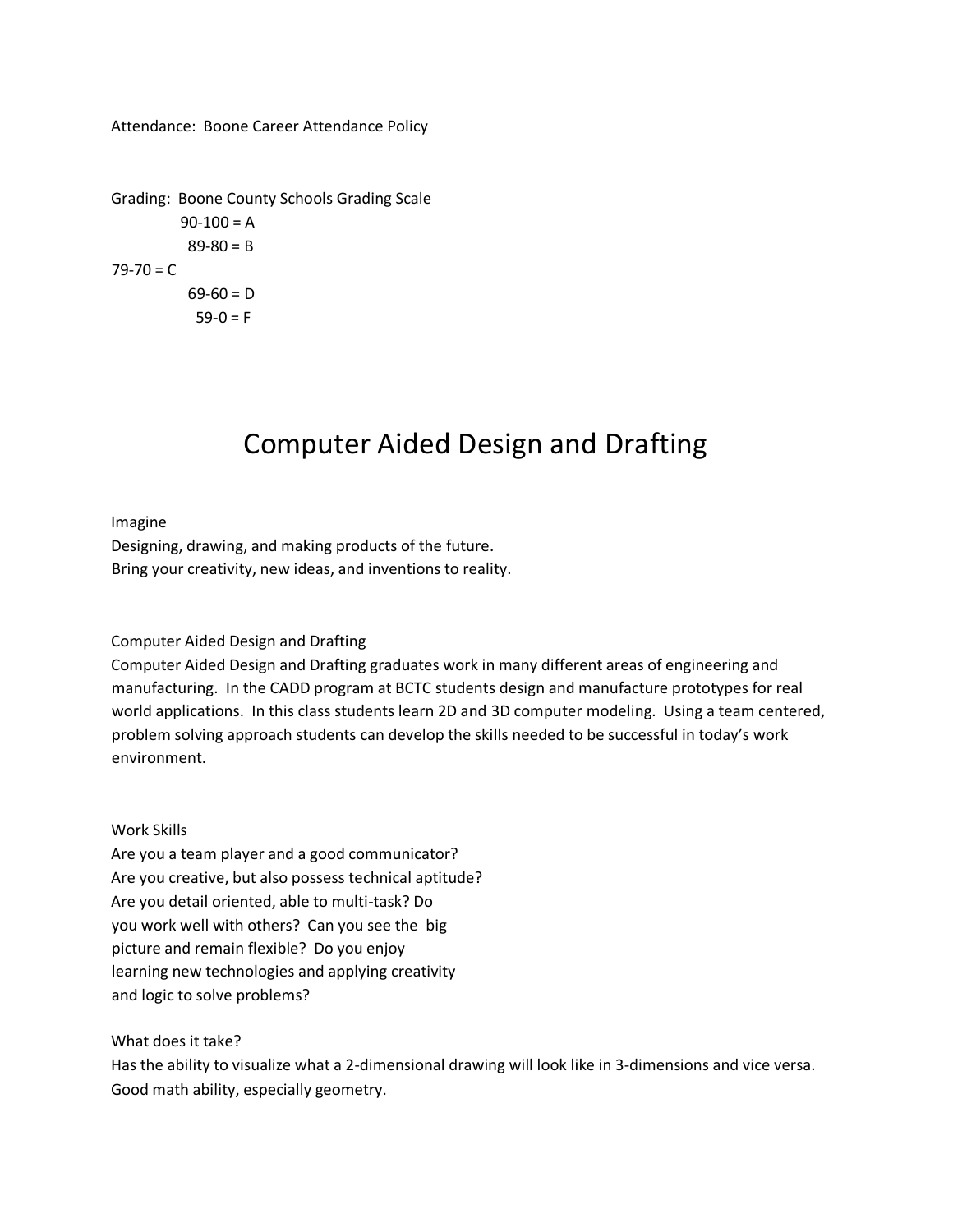Good communication ability's (is able to read, understand and follow written directions and can express oneself verbally).

Is a detail-oriented person.

Can organize ideas to determine what needs to be done, step by step, to complete the job correctly. Has the perseverance to stay on multi-step task to completion.

Enjoys working with computers and is capable of becoming highly computer proficient.

Has the ability to work cooperatively as part of a team, including engineers, other drafters, machinists, quality control personnel, etc.

#### Work Environment Considerations

CADD technicians are professional people working in a specialized environment as communicators and must exhibit good English and speaking skills. They must have the ability to adapt to changing circumstances; be able to coordinate projects with other staff; are deadline driven; and be able to work in a demanding environment.

#### What Will I Learn

During the 2-year program, students will learn how to think outside the box. They will learn the many responsibilities of designers who are employed in engineering and architectural offices across the nation. Students will learn 2D and 3D modeling using industry standard software. They will also become familiar with ethical industry practices, common business practices in information technology, and working as part of a team.

#### What Will I Do

Learn the Fundamentals and Techniques of Drafting during the first year. The student will become familiar with all the tools of the trade and learn how to use them. Then the student will focus on a Mechanical and Architectural specialization during the second year. The Architectural student will have a complete set of construction drawings and the Mechanical student will have prototypes or solid models of their projects at the end of the course.

#### Career Pathway Entry Level

| School      | Certificates                       | Careers       |
|-------------|------------------------------------|---------------|
| <b>BCTC</b> | Certificate of completion          | CAD operator  |
|             | ADDA (AD) Apprentice Drafter       | CAD operator  |
|             | ADDA (CD) Certified Drafter        | CAD operator  |
|             | ADDA CDD) Certified Design Drafter | CADD operator |

These certificates can be obtained in either Architectural or Mechanical specializations. These certificates reflect comprehension of the subject, possibly effecting the starting salary.

Technical Level (Associates degrees) Suggestions

Bridgemont Community and Technical College – offering a 2 year Associate degree program related to CAD.